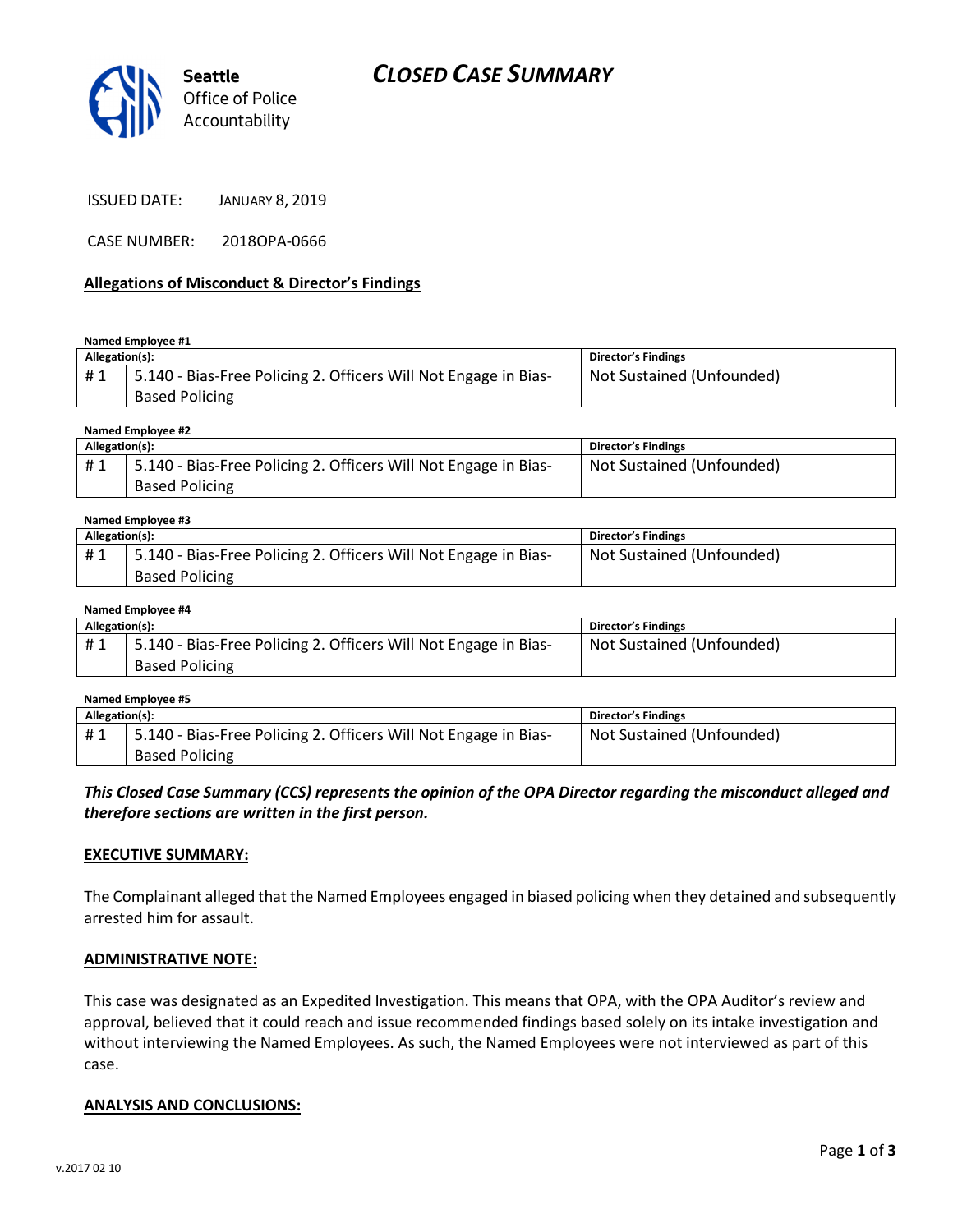

OPA CASE NUMBER: 2018OPA-0666

# Named Employee #1 - Allegations #1 5.140 - Bias-Free Policing 2. Officers Will Not Engage in Bias-Based Policing

Seattle

Office of Police Accountability

Officers responded to a call of an assault at 6th Avenue and South King Street. The caller alleged that the victim was punched and kicked by a "transient male in a wheelchair." After Named Employee #1 (NE#1) and Named Employee #2 (NE#2) arrived at the scene, the victim provided details of the alleged assault, as well as a description of the subject – who was identified as a thin, Black male, in his fifties, wearing a white shirt and black pants. The victim confirmed that the subject was in a wheelchair and that the subject left the scene following the assault. Following their interview of the victim, NE#1 and NE#2 located and detained the Complainant, who matched the victim's description, and investigated the incident. As part of their investigation, other officers brought the victim to where the Complainant was detained and positively identified the Complainant as the assailant. The Complainant was then arrested.

After his arrest, the Complainant alleged that the NE#1, NE#2, Named Employee #3 (NE#3), Named Employee #4 (NE#4), and Named Employee #5 (NE#5) detained and arrested him because he is Black. NE#1 informed his Sergeant of the Complainant's allegation. The Sergeant spoke with the Complainant, who reiterated his allegations of biased policing. However, the Sergeant reported that, based on the generalities of the Complainant's allegations, he was unable to ascertain which officers the Complainant was complaining about. Accordingly, he initiated an OPA referral naming all five officers who were present and heard the Complainant's allegation.

OPA then initiated this investigation. As part of its investigation, OPA attempted to interview the Complainant. However, the Complainant did not make himself available and OPA was, thus, unsuccessful in this regard.

SPD policy prohibits biased policing, which it defines as "the different treatment of any person by officers motivated by any characteristic of protected classes under state, federal, and local laws as well other discernible personal characteristics of an individual." (SPD Policy 5.140.) This includes different treatment based on the race of the subject. (See id.)

Based on OPA's review of the evidence, there is no indication that any of the Named Employees engaged in biased policing. The Complainant was arrested based on his conduct, not because of his race or membership in any protected class. That there was no bias on the part of the Named Employees is further confirmed by the Body Worn Video of this incident. For these reasons, I recommend that this allegation be Not Sustained – Unfounded as against all of the Named Employees.

# Recommended Finding: Not Sustained (Unfounded)

# Named Employee #2 - Allegations #1 5.140 - Bias-Free Policing 2. Officers Will Not Engage in Bias-Based Policing

For the same reasons as stated above (see Named Employee #1, Allegation #1), I recommend that this allegation be Not Sustained – Unfounded.

Recommended Finding: Not Sustained (Unfounded)